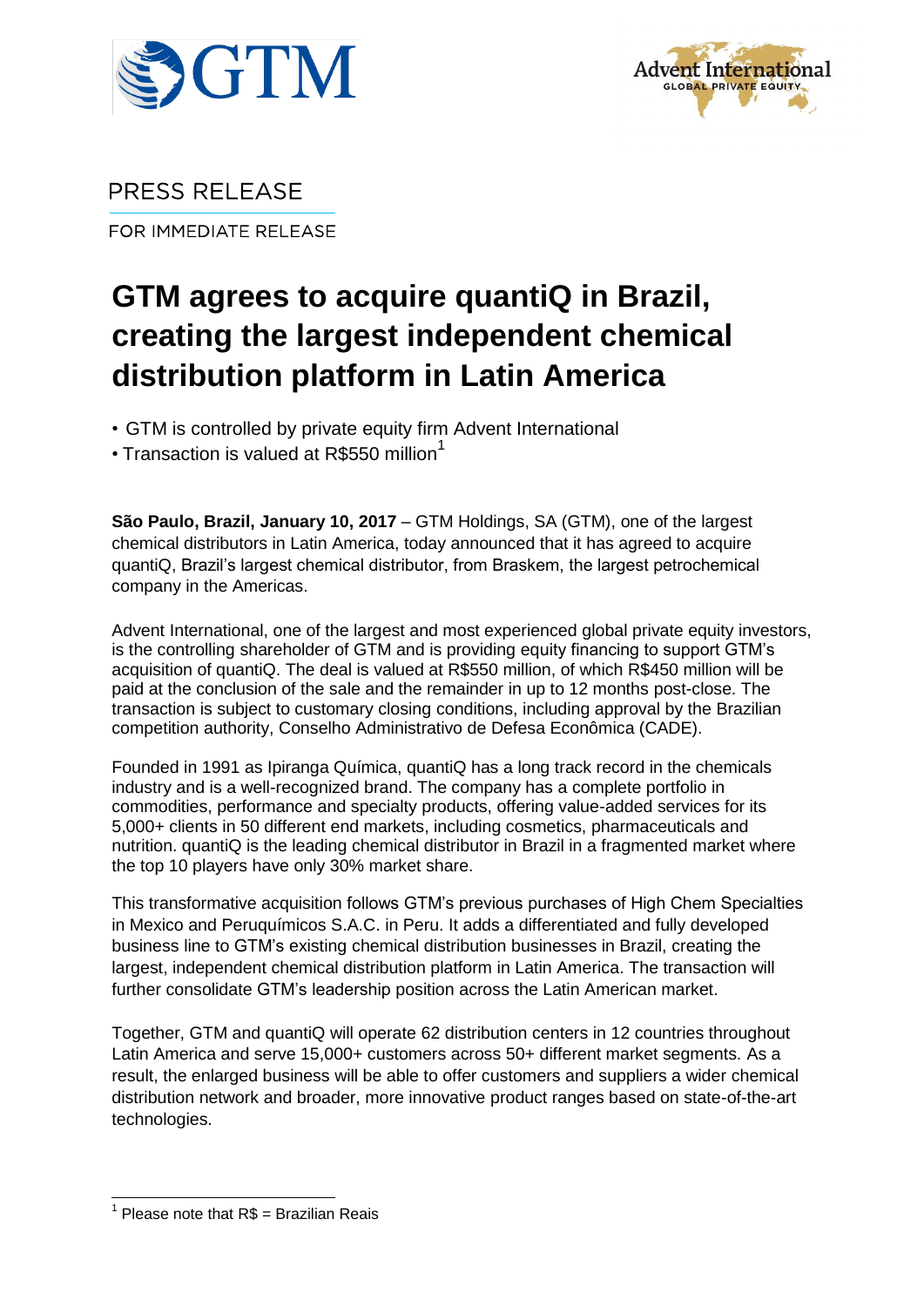"The acquisition of quantiQ cements our presence in Brazil and supports our growth strategy of creating a leading regional platform that offers a robust set of services to our customers across Latin America," said Michael van Marle, Chairman and CEO of GTM. "Together, GTM and quantiQ provide our customers and suppliers with a new option that integrates the experiences and quality of both companies in a portfolio of innovative products, technologies, services and solutions unique to Latin America."

"We are excited to join the GTM family and believe that the combination of quantiQ and GTM will enable both companies to continue to thrive and grow," said Armando Bighetti, CEO of quantiQ. "We look forward to continuing to build our chemical distribution business while collaborating with the leadership team at GTM to build a world-class chemical distribution platform. Joining with GTM is an important next step in the long and successful history of quantiQ and we are excited that this transaction will create many opportunities for business development in Brazil and the rest of Latin America."

"Acquisitions are an important part of GTM's growth strategy and we are pleased to support the company as it continues to expand its product and service offerings to customers and grow both organically and inorganically," said Mauricio Salgar, Managing Director in Advent's Bogotá office. "By partnering with GTM, the legacy created by quantiQ over the past 25+ years in Brazil will continue to grow."

"The acquisition of quantiQ creates the largest, independent chemical distributions platform in Latin America, allowing the combined company to focus on the success of its customers, create growth opportunities for its suppliers and employees and expand into other regions and industrial sub-sectors", said Patrice Etlin, Managing Partner in Advent's São Paulo office.

GTM and quantiQ will begin to integrate operations after the closing of this transaction. During the transition process each company will continue to operate under its current legal name and continue with normal business operations.

Advent is one of the leading private equity investors in Latin America. Since 1996, the firm has invested in over 50 companies across Latin America. Advent has been active in the chemicals and materials industry for more than 25 years, during which time it has invested in over 30 companies in the sector globally. Its recent investments in the sector include Quala, VIAKEM, GTM, Allnex, Maxam, Mondo Minerals, Oxea and H.C. Starck.

Itaú BBA and Lobo & de Rizzo served as exclusive financial advisor and legal advisors to GTM on the transaction.

# **ABOUT GTM**

GTM was founded in 1983 in Guatemala. Since then, the company has grown both organically and through acquisitions to become one of the largest distributors of chemicals in Latin America. GTM provides chemicals and logistics services to more than 11,600 customers in a range of industries from personal care to oil exploration through its 51 centers in 12 countries, from Mexico to Argentina. The company also has supply offices in the United States and China, as well as exclusive commercial representations in India, South Korea and Germany. For more information, visit [www.gtm.net.](https://urldefense.proofpoint.com/v2/url?u=http-3A__www.gtm.net&d=DgMFAw&c=rv5oQU01TR5b5ddclazdSbXnTL3qPkm3fpW_G2jAdN0&r=DblJKYquWYPuXFD2CMY9H1seoaLCT3I3zWfCvABVt5I&m=cE-U3Ts_-KmYWsyoozXAx40CQ4_LVwt2bWSHV7lmPfw&s=Sx6m5YG1UfpKrU9L28czTiryWKC6AgbkUs6wSrvM5JA&e=)